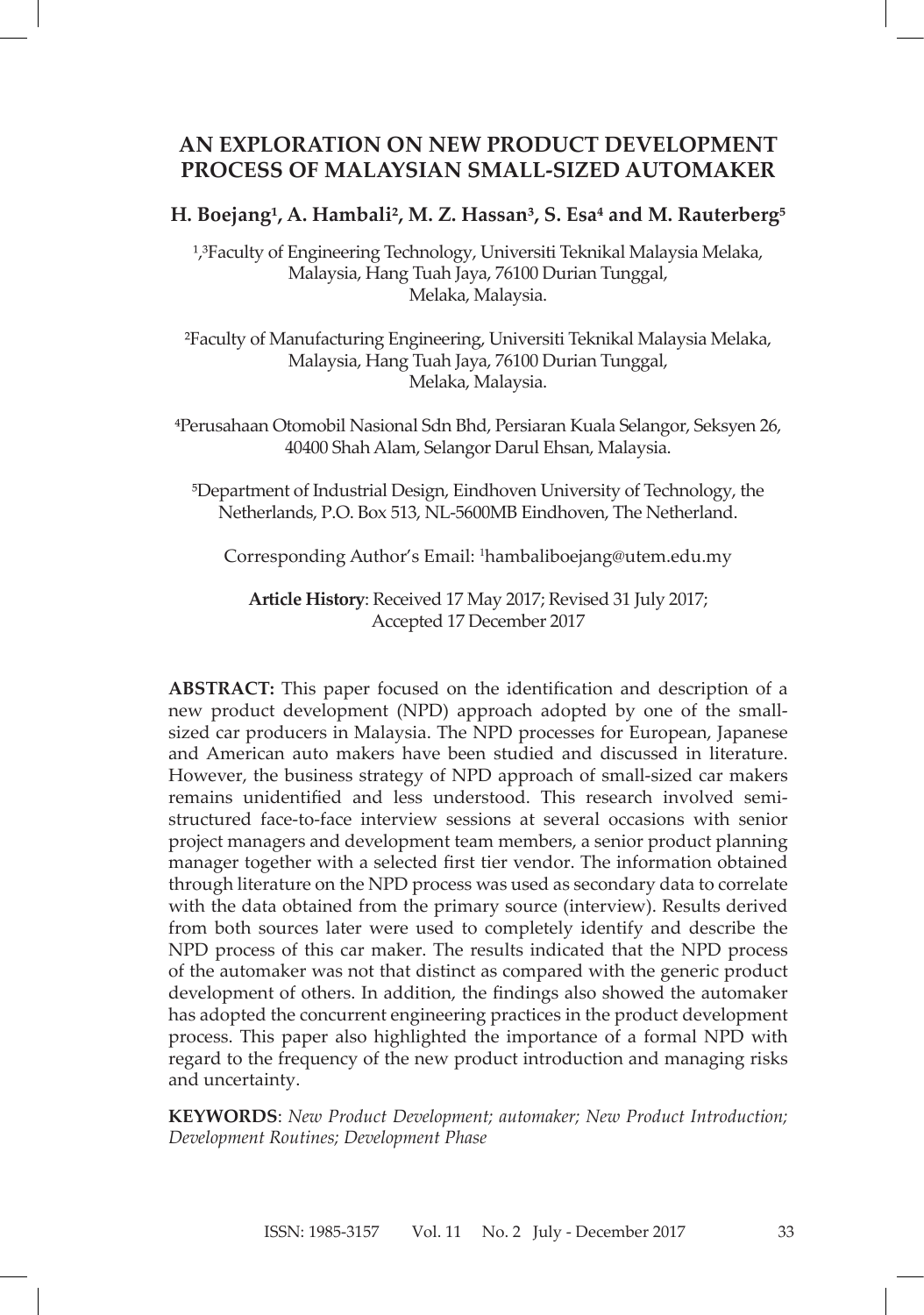## **1.0 INTRODUCTION**

An effective NPD process has become an important factor for competitive advantage to automaker or the automotive manufacturingbase industry. The NPD consists of a set of activities within integrated development phases: product planning, concept development, manufacturing, production, sales and distribution, in which a particular product is built based on the customers' demand and requirements. It is also known that the NPD varies from one industry to another [1]. In simple term, this depends on the firm situations such as types of projects or design solutions, expertise and capacity available, as well as the financial strength. Regardless of product types, a well-defined NPD is essential and crucial for success. According to Ulrich and Eppinger [2], a well-defined NPD is beneficial for several reasons: better product quality, improved information and communication through task coordination and development team assignment, better timing for project scheduling, performance benchmarking and reference for future projects. Therefore, having a well-structured NPD process is a crucial factor for any type of project performance [3]. Moreover, being competitive requires an efficient and well-organized NPD process by which a firm must effectively utilize its resources such as man power, monetary investment, time, technology and vendors, to confirm the deliverables and/or milestones at every phase of the NPD process. Many prior researches have inferred that an excellent NPD process enables a firm to reduce errors and/or eliminate impairment in development time, and would also enable a project to be completed on time and finally satisfy customers' wants and needs at the right time. The best strategy and approach in NPD process, therefore, results in better NPD performance in terms of time-to-market or speedy introduction of products to market, improves product quality and profit, reduces development cost, and improves in-house resource capability and ability such as product development knowledge [4-8]. Previous works from researchers suggest that the adoption of an integration of personnel from different functional backgrounds and co-location [8-9], organizational and management practices i.e. project leadership and top management support [10-12] along with decent project strategies [13] and concurrent engineering environment [14] have become mandatory to product development program as they improve the performance of NPD. Achieving this critical goal is not an individual functional department problem, but it is a product development problem that involves all functions.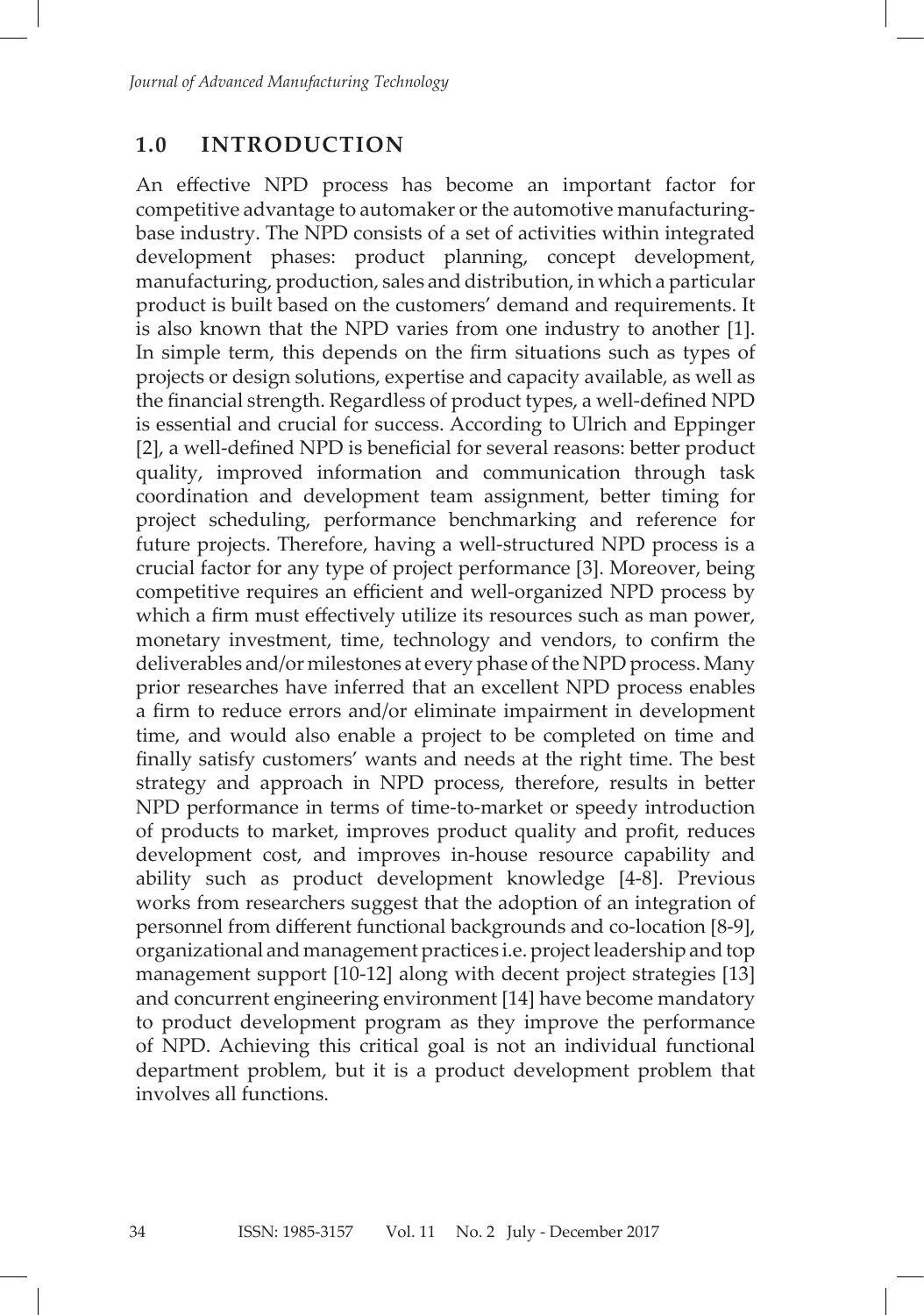# **2.0 THE NEW PRODUCT DEVELOPMENT PROCESS**

The NPD process varies from one firm to the other, and there is no single process ideal for all situations and industries. The selection of processes is normally based on the structure a firm uses to manage uncertainties and risks [15]. Generally, a firm adopts at least a process with phases or stages; product planning, concept generation, engineering design, testing, and mass production. For example, the NPD process through generic process by Ulrich and Eppinger [2] and a stage-gate process [16]. The generic product development process by Ulrich and Eppinger [2] consists of six phases as illustrated in Figure 1. Every output from a particular phase will be an input towards the next phase substantially. Table 1 shows the generic development process activities.



Figure 1: Generic product development process [2] Figure 1: Generic product development process [2] Figure 1: Generic product development process [2]

| <b>PHASE</b>                            | <b>ACTIVITY</b>                                                                                                                                                                                                                                                                                                                                                                                                                                                                                                                                                                                          |
|-----------------------------------------|----------------------------------------------------------------------------------------------------------------------------------------------------------------------------------------------------------------------------------------------------------------------------------------------------------------------------------------------------------------------------------------------------------------------------------------------------------------------------------------------------------------------------------------------------------------------------------------------------------|
| Product<br>Planning<br>(Phase 0)        | The planning takes place before the product development (PD) efforts even started. It involves<br>activities such as market objectives, assessment of existing technological developments and<br>business strategy.                                                                                                                                                                                                                                                                                                                                                                                      |
| Concept<br>development<br>(Phase 1)     | During this phase target market requirements are identified, several alternatives of product<br>concepts are generated and evaluated; one or two selected concepts undergo further<br>development and testing. At this stage the alternative concepts are geometrically vague, and a<br>set of imaginary specific specifications come with them.                                                                                                                                                                                                                                                         |
| System-level<br>design<br>(Phase 2)     | This is also known as the configuration design and parametric design phases. The design<br>activities include the determination of the locations and positions for components, parts and<br>features. The established parameters are identified for first order calculation and study. The<br>function decomposition diagrams are also ready for functional specifications of each components<br>and subsystems.                                                                                                                                                                                         |
| Detail design<br>(Phase 3)              | The detail design phase outputs include the part drawings, sub assembly and assembly<br>drawings, bill of material (BOM), quantity of parts and components, and tolerances of parts and<br>components. The standard parts and special purpose parts are all identified to be purchased<br>from suppliers. A process plan is established and tooling is designed for each part to be<br>fabricated within the production system, and the process plans for the fabrication and assembly<br>of the product.                                                                                                |
| Testing and<br>refinement.<br>(Phase 4) | The testing and refinement phase involves the construction and evaluation of prototypes<br>versions of the product. Early (alpha) prototypes are usually built with materials that simulate<br>the actual material. Parts are fabricated via soft tooling or any rapid tooling method. Later<br>prototypes (beta) are usually fabricated parts supplied by the actual manufacturing processes<br>but may not be assembled using the actual assembly line facilities. Beta prototypes are<br>extensively evaluated internally and are also typically tested by customers in their own use<br>environment. |
| Mass Production<br>(Phase 5)            | In the production ramp-up phase, the product is made using the actual manufacturing process.<br>This sometimes requires a pilot project where the product is manufactured in actual production<br>line as if it is the training for production line operators. It is also a phase where the remaining<br>problems that relate to production are resolved.                                                                                                                                                                                                                                                |

Table 1: The generic NPD process activities [2] Table 1: The generic NPD process activities [2] Table 1: The generic NPD process activities [2]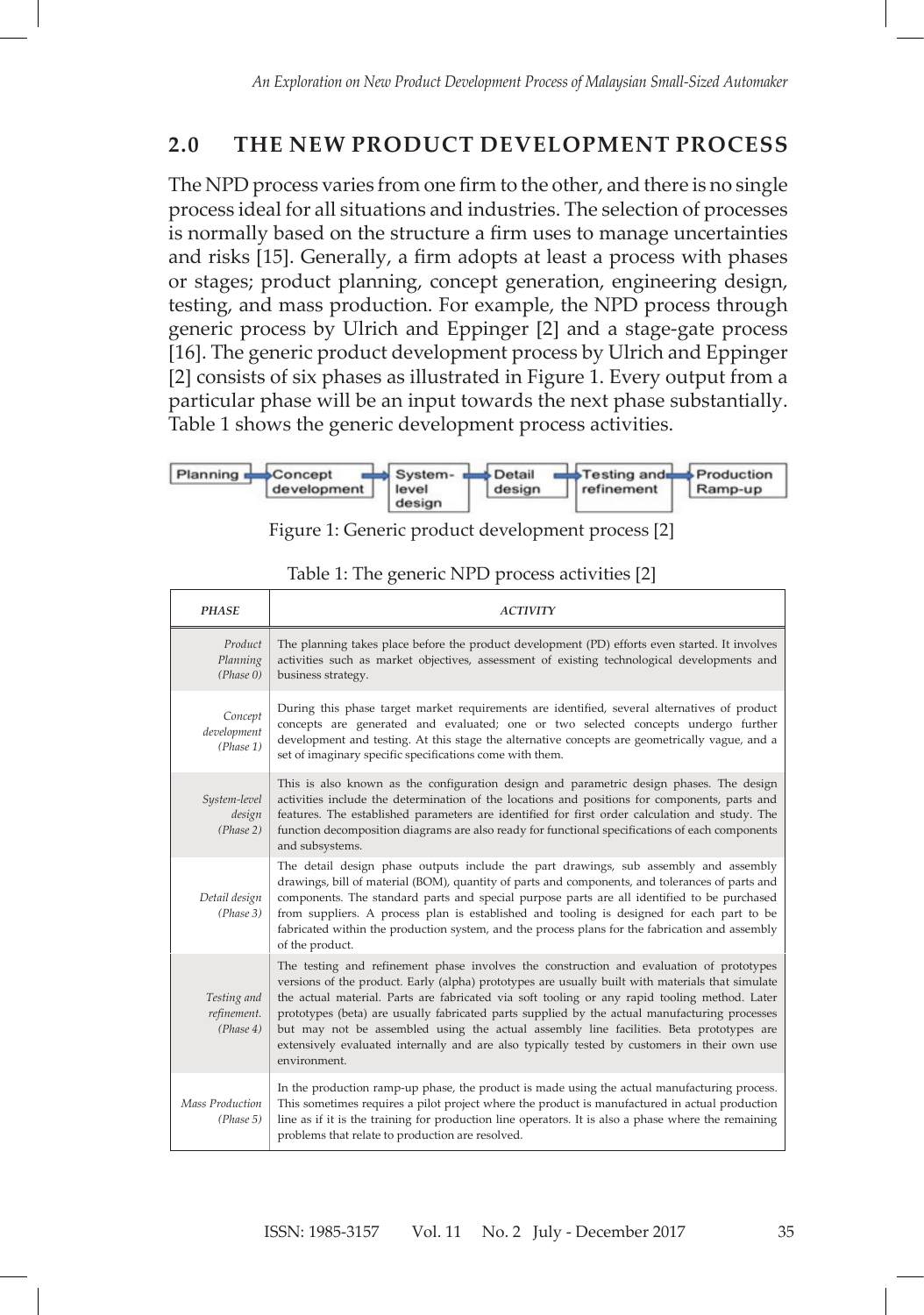Figure 2 shows the product development based on a stage-gate process with the 5-stage and 5-gate approach that was developed by Cooper [16]. A summary of the main activities per stage is shown in Table 2.



Figure 2: A five-stage and five-gate system with Discovery and Post-Launch Review [16]

| <b>STAGE</b>                           | <i><b>ACTIVITY</b></i>                                                                                                                                                                                                                                                    |
|----------------------------------------|---------------------------------------------------------------------------------------------------------------------------------------------------------------------------------------------------------------------------------------------------------------------------|
| $Stage 1$ :                            | There is a quick investigation and sculpting of the project in order to determine the                                                                                                                                                                                     |
| Scoping                                | project's technical and marketplace merits                                                                                                                                                                                                                                |
| Stage 2:<br><b>Build Business Case</b> | Detailed homework and upfront investigation work is carried out. Detailed market<br>analysis, competitive benchmarking, concept testing, detailed technical assessment,<br>source of supply assessment, and detailed financial and business analysis all form Stage<br>2. |
| Stage 3:<br>Development                | This stage involves the actual design and development of the new product. Stage 3<br>witnesses the implementation of the development plan and the physical development of<br>the product. The deliverable of this stage is a prototype product.                           |
| Stage 4:                               | This involves the verification and validation of the proposed new product, its marketing                                                                                                                                                                                  |
| Testing and validation                 | and production. This stage tests and validates the entire viability of the project.                                                                                                                                                                                       |
| Stage 5:                               | This stage deals with full commercialization of the product, full production, the                                                                                                                                                                                         |
| Launch                                 | commercial launch, and sales. The post launch is for monitoring and fixing.                                                                                                                                                                                               |

| Table 2: A five-stage and five-gate NPD process [16] |  |  |
|------------------------------------------------------|--|--|
|                                                      |  |  |

#### The study on the NPD process of this small-sized automaker has been inspired by the **3.0 METHODOLOGY 3.0 METHODOLOGY**  $T_{\text{max}}$  studies on the NPD process of this small-size  $\frac{1}{2}$

new product introduction (NPI) rate of its new passenger vehicles which has recently The study on the NPD process of this small-sized automaker has families. The state of the first process of this small sheet date introduction (NPI) and the first product introduction (NPI) rate of its new passenger vehicles which has recently increased drastically. The firm  $t_{\rm{c}}$  increase with some models of different product families. These came up with several models of different product families. These development projects include new models and their enhancement been inspired by the new product introduction (NPI) rate of its new  $\mathbf{I}$  and  $\mathbf{I}$  and  $\mathbf{I}$  and  $\mathbf{I}$  and  $\mathbf{I}$  and  $\mathbf{I}$  and  $\mathbf{I}$  and  $\mathbf{I}$  are previously system as previously system as previously system as previously system as previously system as previously s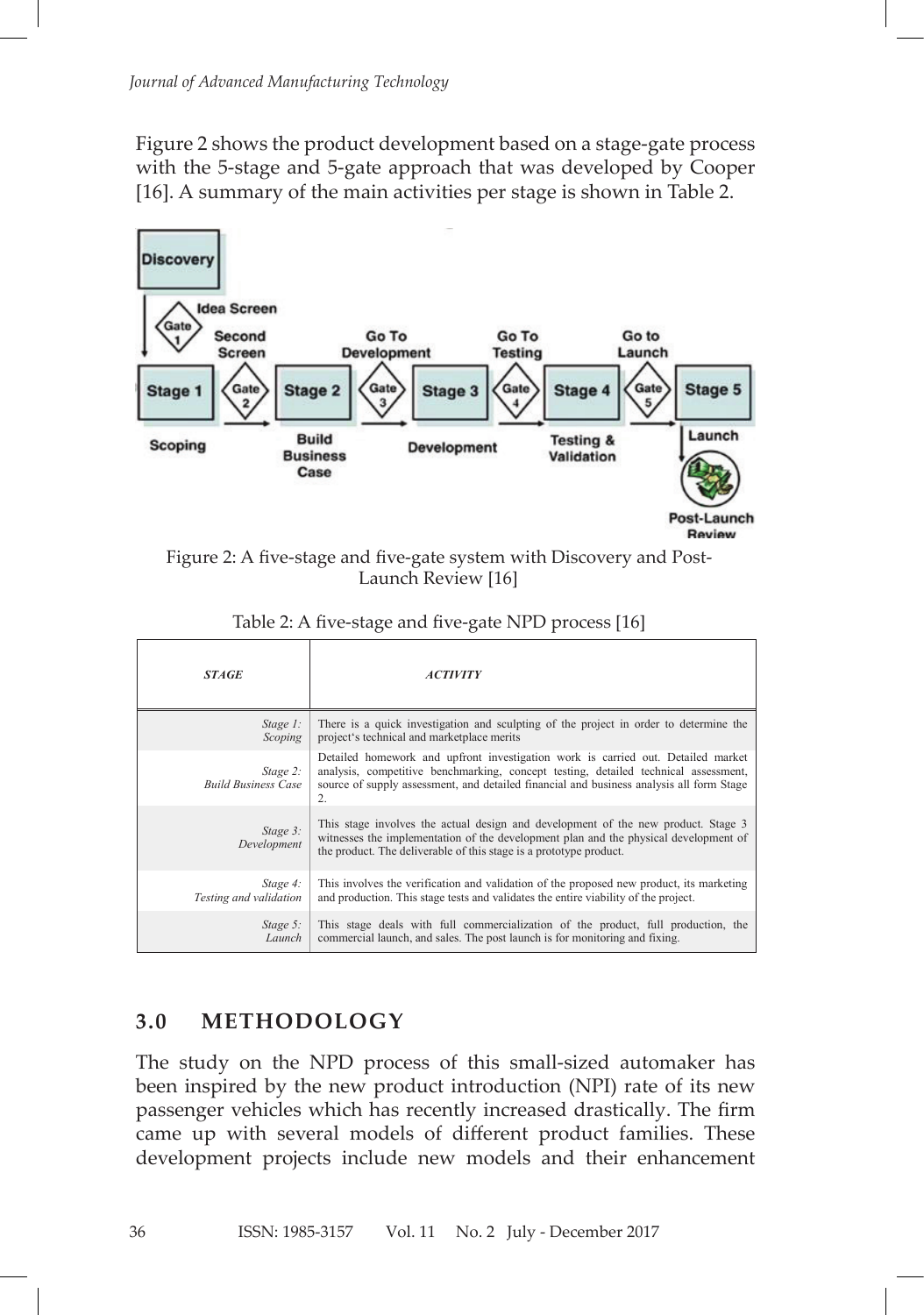launched throughout the year of 2000 up to 2014. The frequency of the NPI is expected to increase with some other new models that will be released in the near future to come. The exploratory study was first undertaken to gain insight into two selected NPD processes; the generic and also the 5-stage and 5-gate system as previously illustrated in Figures 1 and 2, respectively. These two processes are well accepted due to the fact that they have been adopted by many companies to solve deficiencies in their new product development efforts [17]. The combination of both processes in product development efforts has been the key characteristic of benchmarking in the present work. The data from the literature were used to run pre-test questionnaires during the first semi-structured interview session with one of the senior project managers (contact person) at the automaker's assembly plant in Shah Alam, Selangor. The questionnaires were fine-tuned for the second semi-structured face-to-face interview session that was conducted with selected respondents. The research questions for the present study are as follows:

- (a) What makes the automaker able to increase its new product introduction (NPI) frequency? Has the automaker successfully established a well-defined NPD?
- (b) What happens at each phase of the NPD? What do the people do?

In order to answer those research questions, a study on the firm's NPD was carried out, and only data from projects that were finally released to the market were taken into account for this article. The second interview was conducted with respondents from various groups: two senior project managers including the contact person, two development team members, a manager of product planning, and a senior executive from the NPI unit, and finally a first-tier vendor. These selected senior project managers were the person-in-charge for two different vehicle programs available under project management office (PMO). Prior to the interview, the consents from those respondents were obtained by inviting them to participate in the study. Similarly, the round of interviews also took place at the same site, and was conducted over a period of three months after the first interview because it was hard to get those respondents together at the same time. The respondents were randomly asked to explain and relate the information of each previous project from each vehicle program, starting from idea generation to product launch. The interview session took about 4-5 hours per session based on open and closed questions. The participants were asked about development phases within the product development process, and each activity within a phase was probed in detail, using mostly open-ended questions (verbal and descriptive). To help the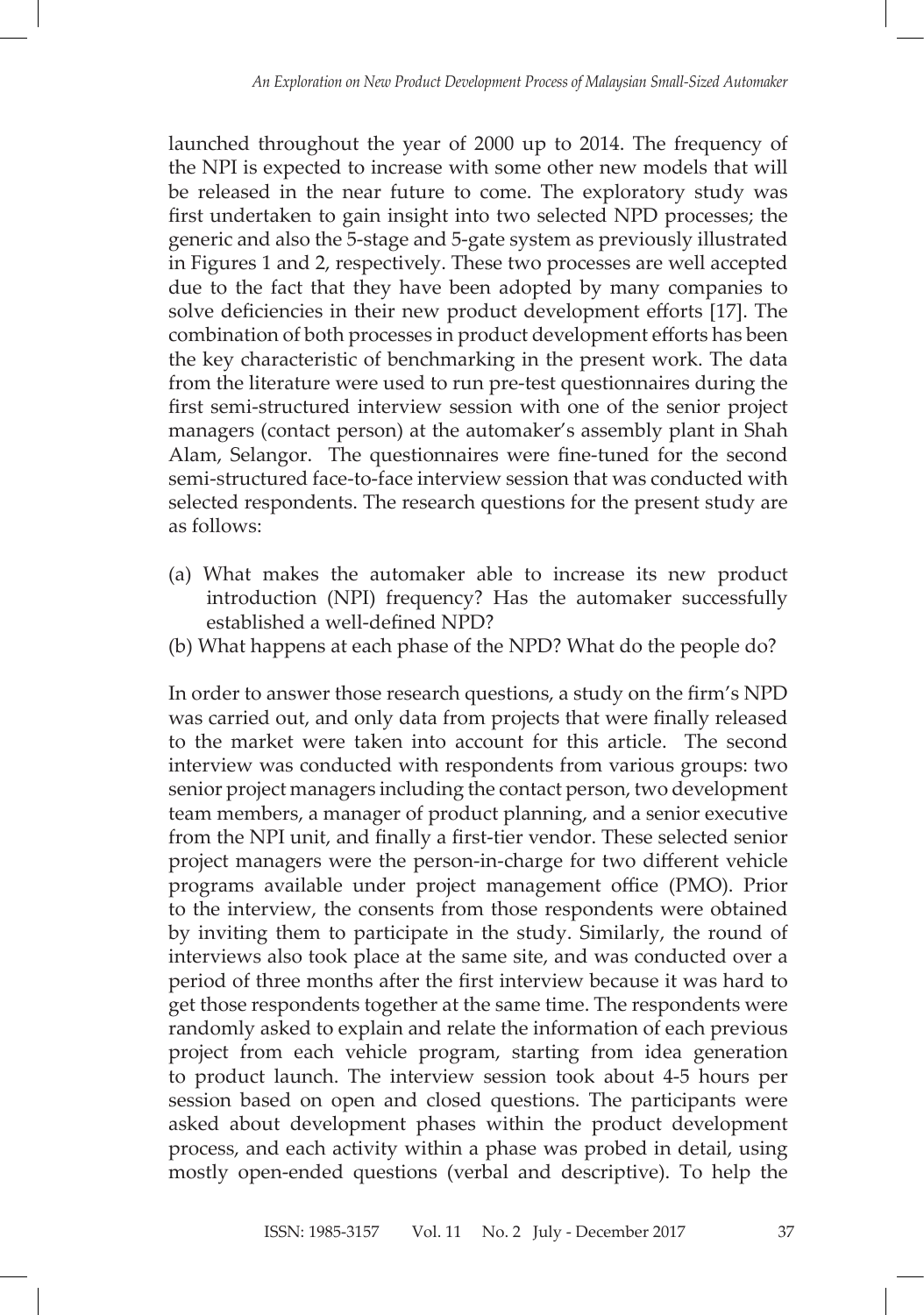respondents with the questions, the phase and its activities were briefly described based on Ulrich and Eppinger [2] and Cooper [16] studies. The questions also covered topics related to CE principles of parallelism and multidisciplinary team issues. Data from the interview sessions were gathered and observed before comparative analysis was conducted. The data were divided into two main categories namely the development phase and gateway.

### **4.0 RESULTS AND DISCUSSION**

The observation yielded that the automaker has managed to develop its own NPD process successfully. It is known as New Product Introduction (NPI). The efforts to establish a formal NPD process started in mid 90s, and the automaker managed to come with a formal NPI in 2007. The NPI has served as a guideline to those who are involved in the product development process. The NPI has so far been revised twice in order to suit the automaker's development process requirements and standards. It has been implemented in the development procedures for all development projects particularly in the long range production planning (LRPP). In short, this process has been applied onto projects platting (211 ), in short, and process has been applied onto projects that are classified as new design or new platform. The NPI uses both the phase and stage-gate models which indicate phases and gateways. Figure 3 shows the latest NPI that consists of 4 phases.  $\frac{3}{2}$  shows the latest  $\frac{3}{2}$  of  $\frac{1}{2}$  phases. The constant constant consists of  $\frac{1}{2}$  phases.



 $P$ iocess Figure 3: Malaysian small-sized automaker's product development process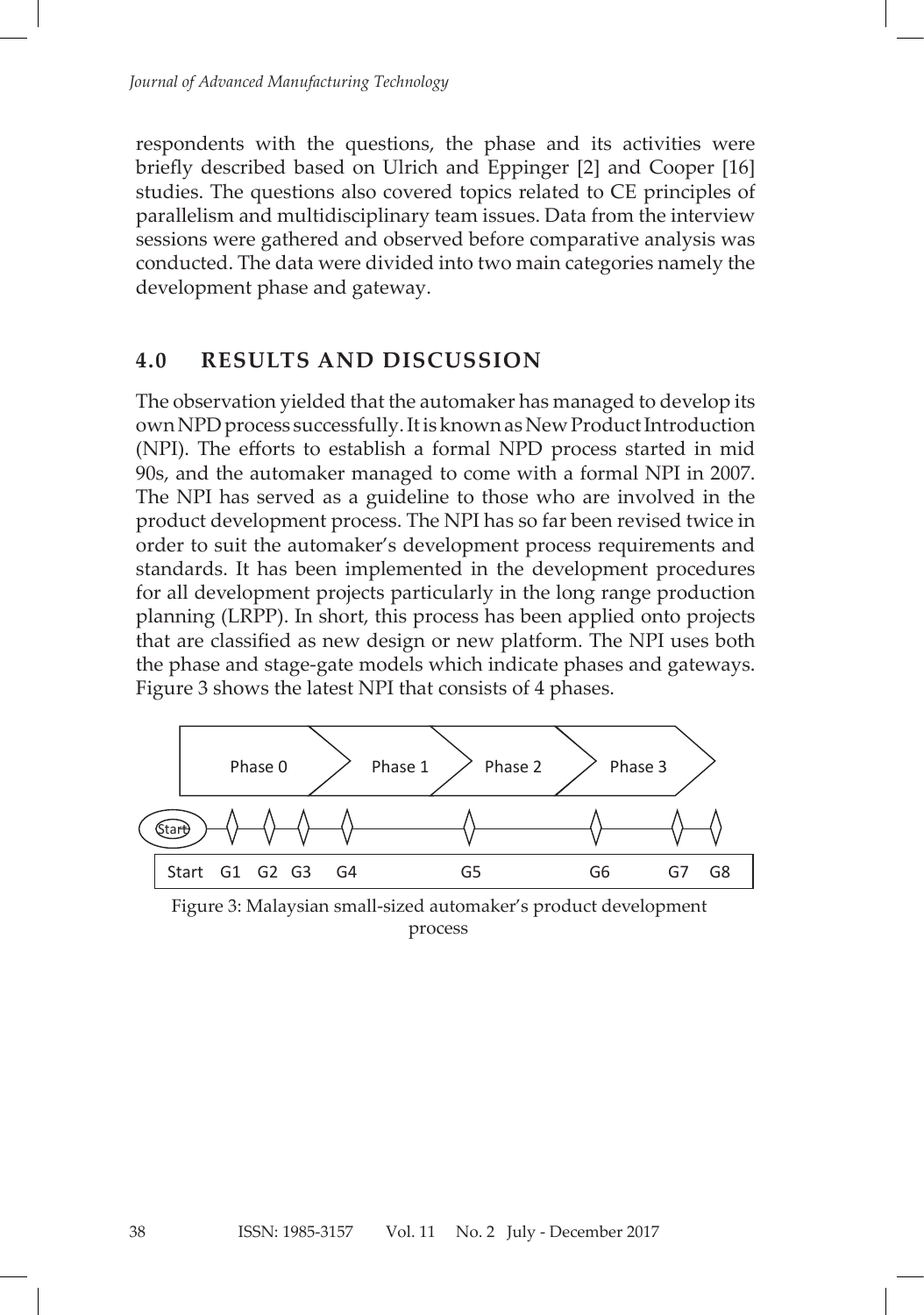| <b>PHASE</b>                                                                                         | <b>MAIN ACTIVITIES</b>                                                                                                                                                                                                                                                                                                                            |
|------------------------------------------------------------------------------------------------------|---------------------------------------------------------------------------------------------------------------------------------------------------------------------------------------------------------------------------------------------------------------------------------------------------------------------------------------------------|
| Market & Product<br>Feasibility, Technology<br>& Concept development.<br>(Phase 0)                   | Identification of target market and market size, financial<br>commitment, benchmarking, business case & risks study.<br>Product alternative concept development (styling), product<br>specifications, master schedule, product packaging, project<br>strategy, manufacturing strategy, bill of material (BOM)<br>cost, carry over identification. |
| <b>Product &amp; Process</b><br>Development and Prototype<br>Build & Design Validation.<br>(Phase 1) | Engineering design and development, prototype<br>fabrications and testing and product validation, quality<br>assessment,                                                                                                                                                                                                                          |
| Process Validation &<br><b>Product Confirmation.</b><br>(Phase 2)                                    | Production preparation & production trial, assembly<br>verification, quality verification and improvement, pre-<br>production build-up, launching plan and homologation.                                                                                                                                                                          |
| <b>Production &amp; Process</b><br>Improvement.<br>(Phase 3)                                         | Mass production & ramp-up product volume, production<br>control, launching preparation, project review, project<br>budget allocation review, project closeout.                                                                                                                                                                                    |

It also consists of eight gateways  $(G1 – G8)$  altogether across the NPI. The development routines vary from one phase to the other. In each phase, there are significant, related main activities that are progressing in parallel with the process as described in Table 3. For each phase,  $t_{\text{base}}$  one-gotoways indicating optivities of menitoring and controlling there are gateway(s) indicating activities of monitoring and controlling the on-going development process. The distribution of the gateways in the NPI is as follows: four gateways within Phase 0, one each for Phase 1 and Phase 2 and two in Phase 3 (Figure 3). Table 4 shows the descriptions of the activities involved in each of the gateways.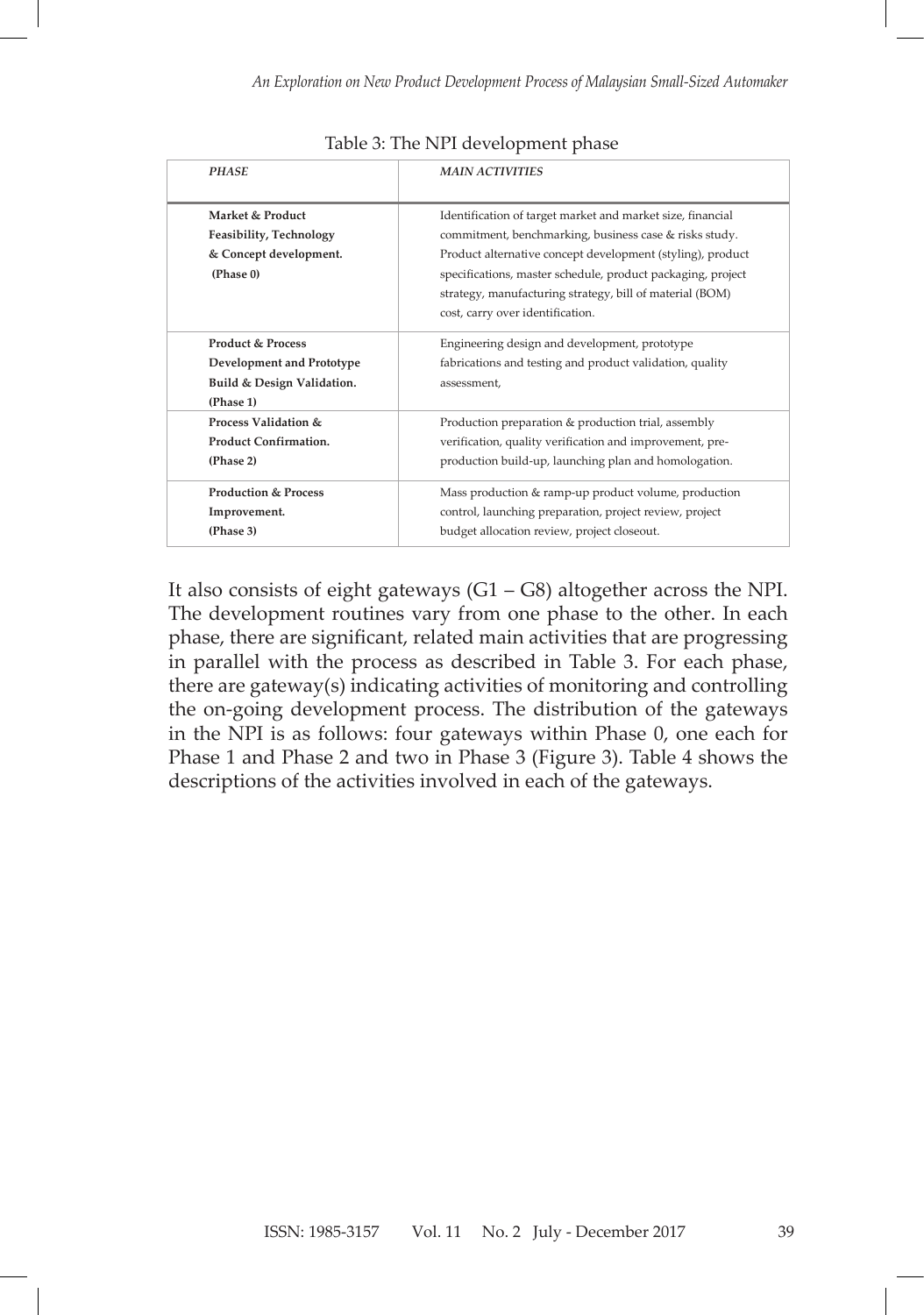| <b>PHASE</b> | <b>GATEWAY</b> | <b>GATEWAY DESCRIPTION</b> (Go/No-Go decisions)                                                                                                                                                                                                                                                   |
|--------------|----------------|---------------------------------------------------------------------------------------------------------------------------------------------------------------------------------------------------------------------------------------------------------------------------------------------------|
| Phase 0      | G1             | Go/No-Go for product concepts initiation, product launch concept, business<br>strategy, project business case, project's timeline, financial commitments,<br>technology development, project organizational structure, project strategy,<br>vendor involvement, and general packaging of product. |
|              | G2             | Go/No-Go for concept selection, product packaging, master schedules, and<br>product technical specifications. This includes the design contents and overall<br>package versus competitors.                                                                                                        |
|              | G <sub>3</sub> | Go/No-Go for the design concept for the full model scale. Evaluating criteria such<br>as weight, cost, design, and detail product packaging. Design concept based on<br>results from simulations with regard to safety, performance, and handling.                                                |
|              | G4             | Go/No-Go for engineering design of the vehicle, including freeze of exterior and<br>interior styling, final packaging, equipment level, product specifications, quality<br>target, manufacturing plan, BOM cost, and risks                                                                        |
| Phase 1      | G <sub>5</sub> | Go/No-Go for production trial to signify the completion of phase 1 and the<br>commencing of phase 2 of pilot trial.                                                                                                                                                                               |
| Phase 2      | G6             | Go/No-Go for mass production to begin.                                                                                                                                                                                                                                                            |
| Phase 3      | G7             | Go/No-Go for product launch.                                                                                                                                                                                                                                                                      |
|              | G8             | Go/No-Go for project close-out.                                                                                                                                                                                                                                                                   |

Table 4: The gateways of the NPI

Phase 0 contains the front end activities that include the marketing department from which data or customer requirements are compiled and studied. Customer wants and needs are captured and gathered through the voice of customer, and the results of the market study are are also considered, including business case and risks study, the risks study, the presented to the management. During this phase some other studies are also considered, including business case and risks study, target product specifications and the initial concept generation. In addition, planning on master schedule, manufacturing, project strategy, planting on master generate, manufacturing, project structs, product packaging (features and available technology to be used) are also identified. This scenario is important to the NPI as satisfactory completion of marketing activities is critical to new product success [18]. The G1 in Phase 0 is the first gateway in the NPI. It refers to the  $m_{\rm B}$  managers approximate approximate  $m_{\rm B}$  and  $m_{\rm B}$  are cross-functional managers as  $m_{\rm B}$ initiation of the concept design where decisions are made on product launch concept, business strategy, project business case, project's timeline, financial commitments, technology development, project organizational structure, project strategy, vendor involvement and issue and the appropriate product packaging as well as the master schedule. Finally, general packaging of product. Prior to G1, the event start indicates the project kick start. Top management appoints the project director and managers as well as the cross-functional development teams. In short, G1 is the gate to determine progress status of the initial event start. Next gateway in Phase 0 is the G2 where the decisions revolve around the concept selection process of the 1/3 scaled models. The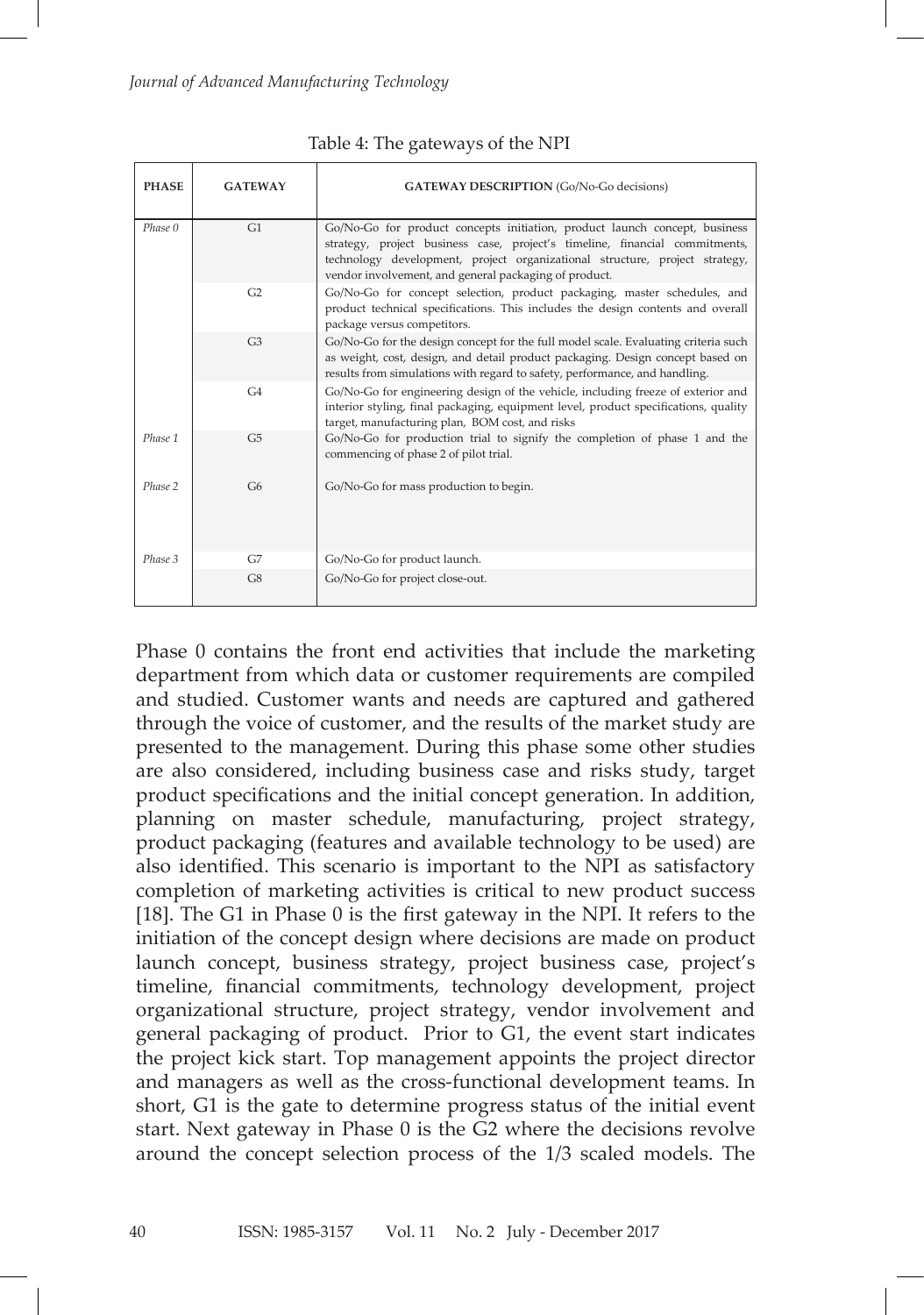related activities include the generation of the target specifications, the benchmarking process and design content issue and the appropriate product packaging as well as the master schedule. Finally, the concept designs of two full-scaled models are presented for selection. The selection process of these models is refined and presented for the final selection at G3. Ultimately, the concept design stage in Phase 0 is fixed (model fixed) to allow other decisions to be firmly made according to the optimum interior and exterior styling. The Go/No-go decision over the concept design stage of the fixed model is made at G4. The results determine whether the project proceeds to the next level or vice versa.

In Phase 1, the main activities involve the engineering design work where the product undergoes design activities such as configuration and preliminary designs, and prototype fabrication to validate the design. Heavy design activities occur in this phase and the designs conform to specifications and manufacturing requirements. The production engineering team uses data of the preliminary designs for various testing and simulations to check the product and process desired performance, the feedbacks are sent back to engineering design group for iterations if necessary. This is known as the product design engineering – manufacturing engineering interface as mentioned by Dekkers [19] and Vandevelde and Dierdonck [20] where the communication between these two functions is very intense. After the main development activities of engineering design in Phase 1 are accomplished, the G5 indicates that the progress is signed off and approved for production trial.

For Phase 2 of the NPI, the detailed engineering activities take turn once the design tasks are totally completed. The significant activities in this phase can be concluded as activities that relate to the mass production stage. These include the preparations for production and trial, assembly and sub-assembly verification and improvement, pre-production and launching plans, as well as homologation. These production-related activities are reviewed at gateway G6. Similarly, in Phase 2 if there are errors or mistakes to the product, an engineering change request will be sent to the production engineering team or engineering design team for the iteration process. These teams' interactions take place regularly at many occasions within the NPI. This allows better integration as cross functional team integration is one of the important factors for successful NPD [21]. The outputs from this phase are the manufacturing engineering documents that relate to production routines. For instance, the manufacturing and control plan, process layout, a list of assembly tools and jigs and fixtures, process and operation sheets. All important decisions pertaining production activities are determined at G6.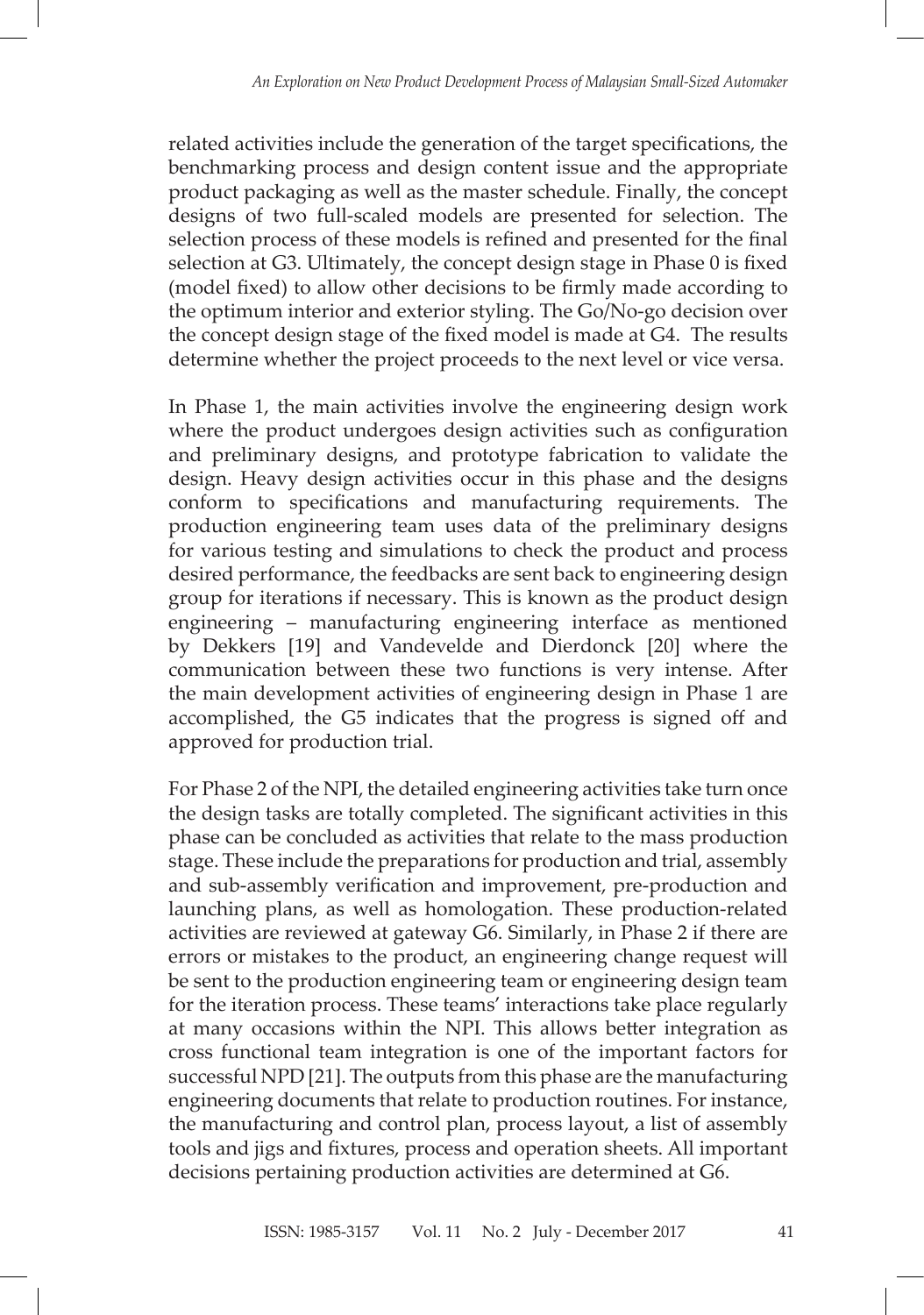In the final stage, Phase 3, the activities are dedicated to production ramp-up and launching. The development of the product is now moved into pre-production activities known as pilot-trial. The individual component and sub-assemblies are built and tested using the production equipment. During this phase both the product and its assembly lines and the assembly equipment are put in place and ready for volume production. Meantime, the launching plan is executed and the product would be introduced to the customers starting with the relatively low level of volume. This allows the development of the confident level of the development team and the suppliers in producing the product and the build-up of the marketing abilities to sell the product. G7 is the gateway dedicated to product launch. At the end of this phase, reviews on the project are made to verify the achievements of the product in terms of quality, cost, volume (lesson learned) and closeout. The review takes place at G8.

Obviously, the difference can be seen from the numbers of phases involved in the NPD. Ulrich and Eppinger [2] suggested 6 phases, and Cooper [16] suggested 5 stage - 5 gate of product development processes. Meanwhile, this automaker has 4 development phases in its NPD which is similar to the process reported by Wheelwright and Clark [5] and Clark and Fujimoto [22]. Therefore, this indicates that the NPD differs between manufacturing-based industries [15], but for this Malaysian car manufacturer, the development phase is similar to the one described by Clark and Fujimoto [22]. However, regardless the numbers of phases or stages, the main activities within a phase or across phases remain identical. The product goes through specific stages or phases from idea to launch in its development process that can be generally broken down into two main activities which are the concept generation of the product and the concept development of the product [9].

Unlike Fredericks [9] and Kettunen [23] who suggested and proposed a three phases NPD: the proposed first phase is known as initial development where the duration is defined as fixed development time, and the product goes through iterations to improve its performance during this phase. The second one is the additional development where the performance of the product is finalized, and in contrary the duration is considered to be not fixed. Finally, the market phase is where the product is already in the market. Again, with reference to these two concepts of NPD, it is found that the phases of the development process could be different but with a closer look into the key activities; they are mostly the same.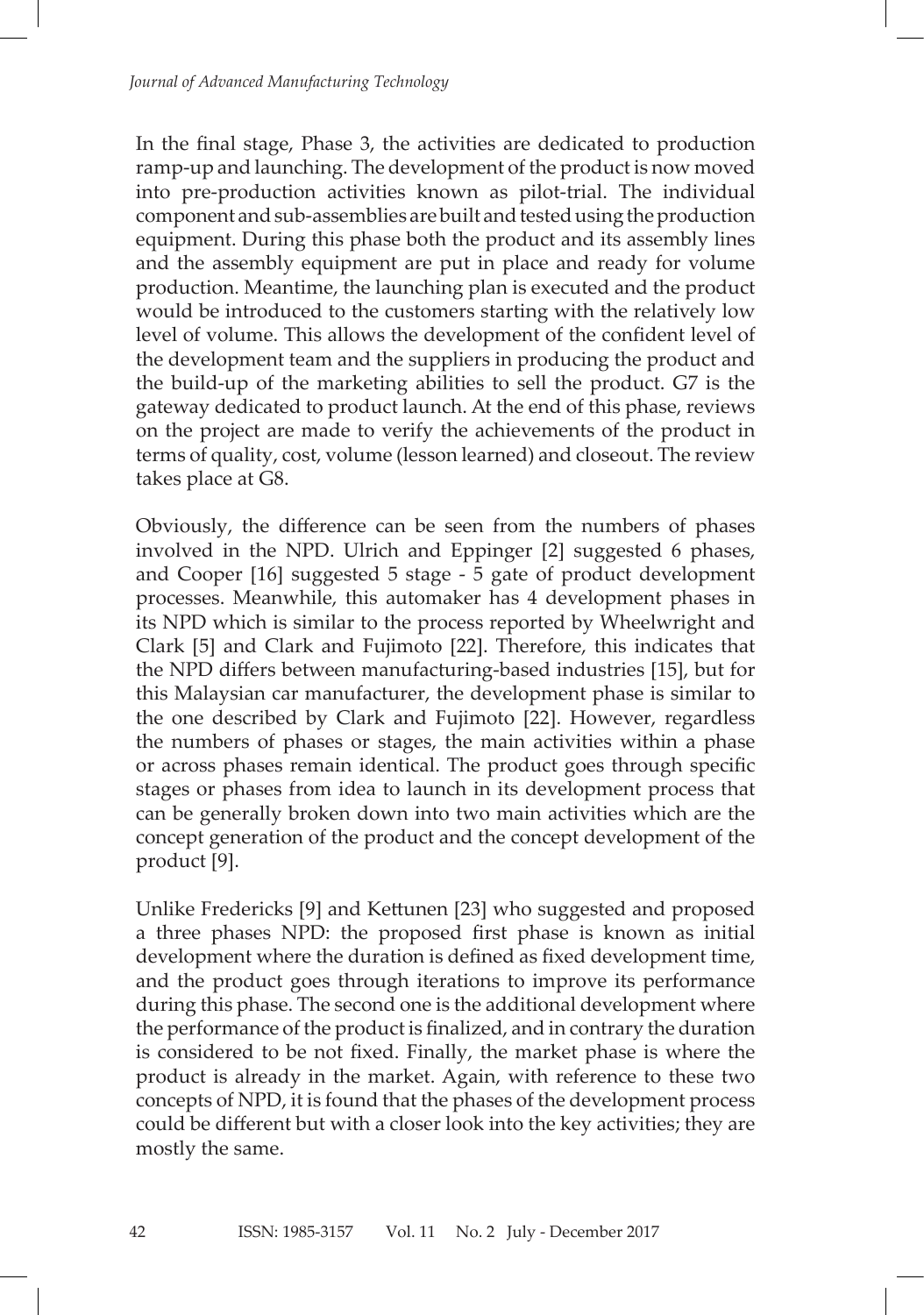The decisions made at gateways normally indicate that the activities in a particular phase are successfully executed and whether the development process proceeds to the next stage or not. Cooper [16] used the terms gate in 5–stage, 5–gate system and labeled gates representing decisions whether the project proceeds or not with Go/ Kill. Similarly, this automaker uses gateway to define its gate (review), and to determine the status of the development process with GO/Nogo decision. In contrast, with eight gateways; the automaker has the highest number of gates as compared to both approaches. The generic product development framework consists of six gates, and the 5- stage, 5–gate only has five gates. However, the number of gateways of the automaker is only four if they are considered and counted between phases (G4, G5, G6, and G8). The highest number of gateways in the NPI is in Phase 0 where there are four gateways available, indicating how critical Phase 0 is. It is believed that this initial phase is where both the uncertainties and risks are at the highest level as compared to the other phases. Handling this initial stage known as the fuzzy frontend is an important and difficult task in NPD [24]. Since 1985 and prior to the year 2000, the automaker introduced 7 models only which are classified under either modification or facelift type of product development projects. However, starting from the year 2000 onward with the adoption of CE, the automaker has produced 16 new models under different types of projects, including new platform with new engine. In other words, the automaker has increased the frequency of its NPI by more than 100% after the adoption of the well-defined NPD.

## **5.0 CONCLUSIONS**

In comparison to Ulrich and Eppinger [2] and Cooper [16], in general; the NPI of the Malaysian automaker is similar to both approaches in terms of the designation of phases or stages. However, the NPI is more likely similar to the NPD proposed by Clark and Fujimoto [23] in terms of number of phases and development routines. The main development activities in the NPI infer significant similarity of both benchmarked NPD frameworks. As a result, this scenario opines that a well-defined NPD is crucial for both the small-sized and top players in automotive industry in order to sustain company's performance and competitive advantage. An effective product development routine is considered to be one of the key determinants in a firm success [25]. The designation of gate or gateway is an important characteristic in NPD. It allows management of the progression of development activities to be double checked for improvement, retention or elimination. It also minimizes the intensity of the uncertainties and the risks during the development process especially at the front-end of the development framework [24].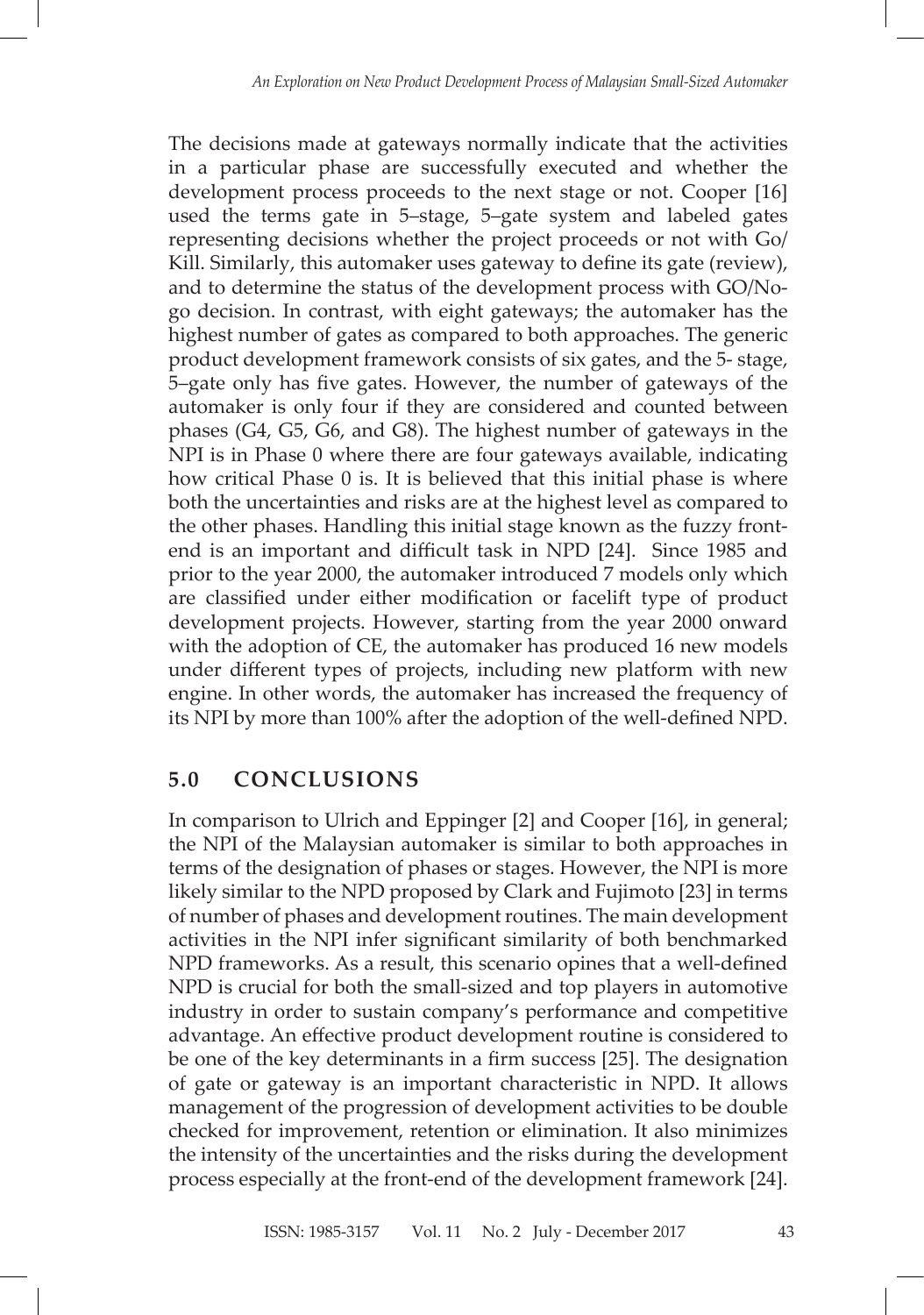A passenger car is a complex product that consists of thousands of components and sub-assemblies, and the level of risks and uncertainties is high and intense at the beginning of the development phase. For a small-sized automaker with a limited pool of R&D resources, relatively poor experience in new product development project, and lack of international recognition and competitiveness; the planning phase seems to be the most crucial phase in its NPD process. These challenges have become the driving factor for the automaker to have four gateways in the initial phase. Moreover, the organizational and managerial related issues at any phase during NPI can also be resolved at gateway meetings as it involves top management personnel from various functions.

The adoption of CE for its current development framework has improved the frequency of the NPI. With a traditional or sequential development approach, the automaker is merely focusing on facelift and minor modification types of development projects. However, with CE where development process are paralleled and executed through crossfunctional integration [26-27], the Malaysian automaker manages to increase the frequency of the NPI. In addition, CE allows the automaker to introduce its products between 2-3 years, depending on the product development project characteristics i.e. project and product complexity, project schedule and innovativeness. The new organizational and managerial strategies are important for the automaker as the crossfunctional team has become the problem-solving tool during NPI as well. This study ,therefore, concludes that the small-sized automaker is now owns an effective product development approach known as NPI in which the automaker efficiently manages to sustain its competitiveness in the auto industry in the emerging market of Malaysia.

### **ACKNOWLEDGEMENTS**

This study was conducted with the support from the Perusahaan Otomobil Nasional Sdn. Bhd. (PROTON), and sponsored by Universiti Teknikal Malaysia, Melaka (UTeM).

### **REFERENCES**

44

[1] A. Griffin, "PDMA Research on new product development practices: updating trends and benchmarking best practices". *Journal of Production Innovation Management*. vol. 14, no. 6, pp. 429–458, 1997.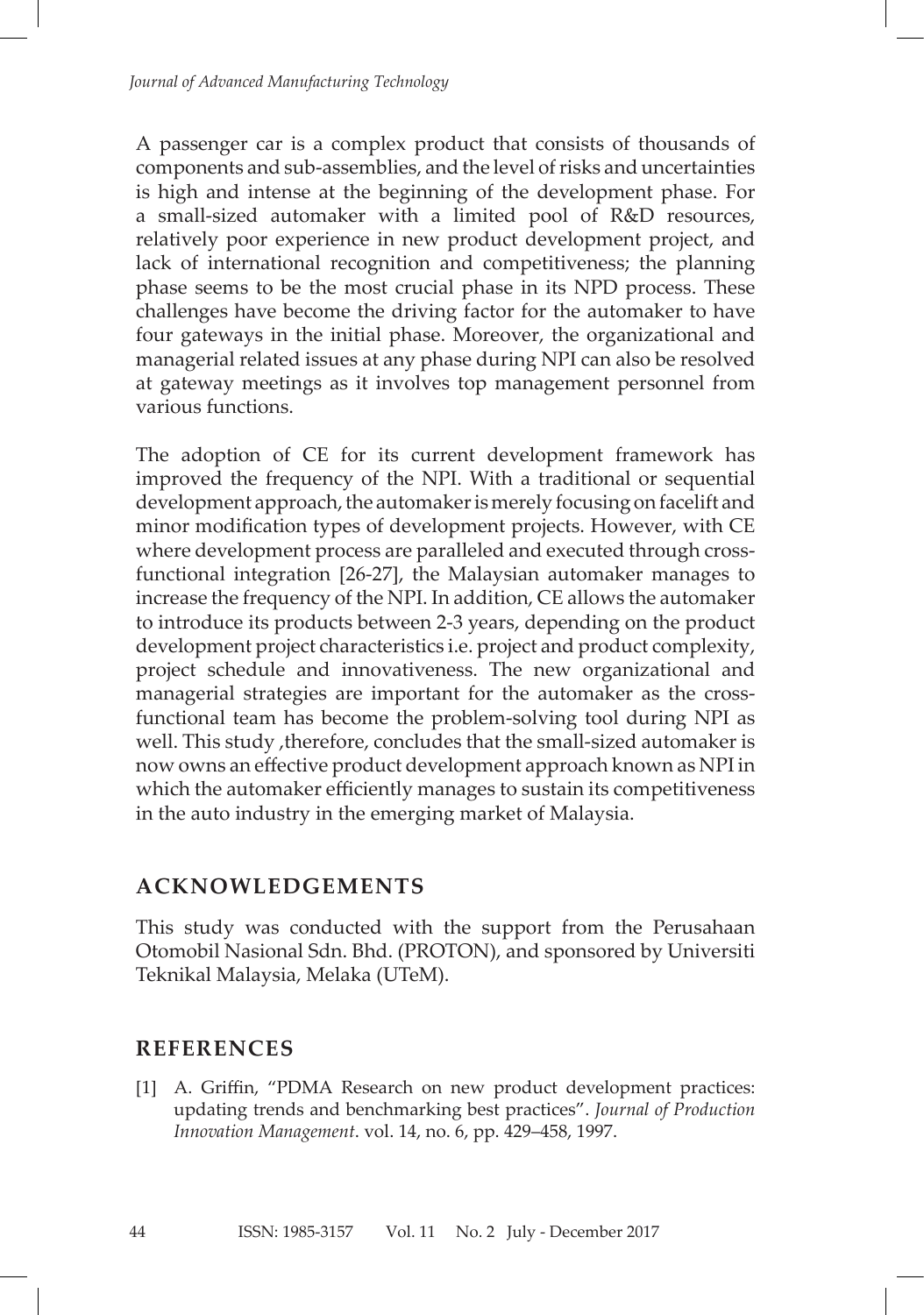- [2] K.T. Ulrich and S.D. Eppinger, *Product Design and Development*. 5<sup>th</sup> edition. New York: McGraw Hill, 2012.
- [3] M. Graner and M. Mißler-Behr, "Key determinants of the successful adoption of new product development methods". *European Journal of Innovation Management*, vol. 16, no. 3, pp. 301–316, 2013.
- [4] K.B. Clark and T. Fujimoto, *Product Development Performance*. Boston, MA, Harvard Business School Press, 1991.
- [5] S.C. Wheelwright and K.B. Clark, "Competing through development capability in a manufacturing-based organization". *Business Horizons*, vol. 35, no. 4, pp. 29–43, 1992.
- [6] R. Cooper and E. Kleinschmidt, "Determinants of timeliness in product development". *Journal of Product Innovation Management*, vol. 11, no. 5, pp. 381–396, 1994.
- [7] M.A. Cohen and J. Eliashberg, "New Product Development: The Performance and Time-to-Market Trade-off". *Management Science*, vol. 42, no. 2, pp. 173–186, 1996.
- [8] P. Hong, W.J. Doll, A.Y. Nahm and X. Li, "Knowledge sharing in integrated product development". *European Journal of Innovation Management*, vol. 7, no. 2, pp. 102–112, 2004.
- [9] E. Fredericks, "Cross‐functional involvement in new product development". *Qualitative Market Research: An International Journal*, vol. 8, no. 3, pp. 327–341, 2005.
- [10] R. Cooper, "An investigation into the new product process: Steps, deficiencies, and impact". *Journal of Product Innovation Management*, vol. 3, no. 2, pp. 71–85, 1986.
- [11] M. Swink, "Completing projects on-time: how project acceleration affects new product development". *Journal of Engineering and Technology Management*, vol. 20, no. 4, pp. 319–344, 2003.
- [12] M. Swink, "Exploring new product innovation types and performance: the roles of project leadership, functional influences, and design integration". *International Journal of Product Development*, vol. 1, no. 3-4, pp. 241-260, 2005.
- [13] L.R. Yang, "Implementation of project strategy to improve new product development performance". *International Journal of Project Management*, vol. 30, no. 7, pp. 760–770, 2012.
- [14] B. Haque, K. Pawar and R. Barson, "The application of business process modelling to organisational analysis of concurrent engineering environments". *Technovation*, vol. 23, no. 2, pp. 147–162, 2003.
- [15] D.W. Unger and S.D. Eppinger, "Comparing product development processes and managing risk". *International Journal of Product Development*, vol. 8, no. 4, pp. 382-402, 2009.